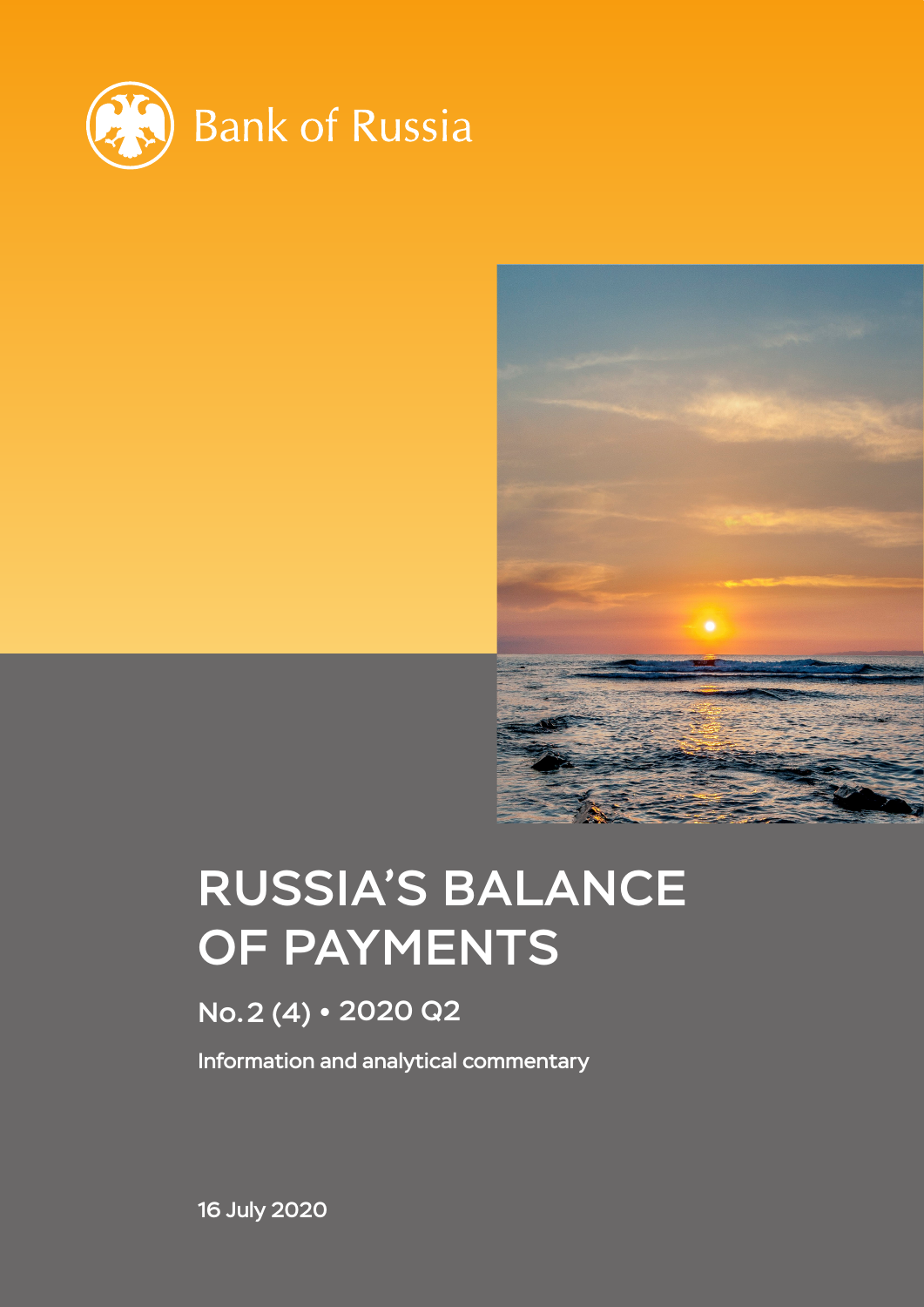# RUSSIA'S BALANCE OF PAYMENTS (2020 Q2)1

- **•** The adverse influence of the coronavirus pandemic and the related restrictions on the balance of payments aggravated in 2020 Q2. Revenues from oil and gas exports declined due to the slump in both prices and quantities amid shrinking external demand caused by the recession in the global economy, as well as because of substantial production cuts by Russia under the OPEC+ deal.
- **•** The plunge in exports was partially offset by the contraction of imports and the reduction in the deficit of the balance of other current account components. Goods imports declined due to sluggish domestic demand dragged down by the pandemic and restrictions, as well as due to the weakening of the ruble. Imports of services in the 'Travels' item almost discontinued following the suspension of international passenger services aimed at combating the spread of the coronavirus.
- **•** Consequently, the current account surplus contracted nearly to zero.
- **•** Amid the downturn in the global economy and investors' risk-off sentiment, net foreign investment in other sectors decreased, and banks' liabilities continued to go down slightly faster year-over-year.
- **•** Fiscal rule-based foreign currency sales caused a reduction in the reserve assets. However, the overall level of the international reserves increased as of the end of the quarter since the positive revaluation, primarily resulting from the growth of world gold prices, offset the decline owing to the transactions recognised in the balance of payments.

## Current account

In 2020 Q2, the current account surplus shrank almost to zero, or by USD 9 billion (hereinafter, year-over-year changes, unless indicated otherwise). The plunge in goods exports was partially offset by the contraction of goods imports and the reduction in the deficit of other components.

#### *Goods and service exports*

The decrease in the value of goods and service exports sped up to 35% in Q2 (vs -13% in 2020 Q1). Global prices for core Russian exports declined even more dramatically. Moreover, external demand continued to shrink amid the deterioration in the global economy and the antipandemic restrictions. Another drag on exports was the reduction in oil production by Russia, as required by the new OPEC+ agreement. The value of exports declined primarily because of oil, petroleum products, and gas, since their share in goods and service exports contracted, equalling 37% (vs 50% in 2019 Q2).

#### *Goods exports*

**Oil.** The value of oil and petroleum product exports decreased by more than one-half in Q2 (vs -11% in 2020 Q1), with the Urals crude price plummeting by 57%. Over the course of Q2, world oil prices were plunging to multi-year lows due to the unprecedented shrinkage of demand induced by the quarantine restrictions and the increase in production after the expiry of the earlier deal. To support prices and rebalance the market, the OPEC+ countries agreed on record production cuts beginning from May. Specifically, the Russian Federation decreased its oil production by 10% in Q2, which reduced its oil export quantities. Nonetheless, according to up-to-date information from the FCS<sup>2</sup> for April-

*<sup>1</sup> The commentary on the balance of payments includes a preliminary estimate of its indicators in 2020 Q2 and actual data on the international reserves.*

*<sup>2</sup> Federal Customs Service.*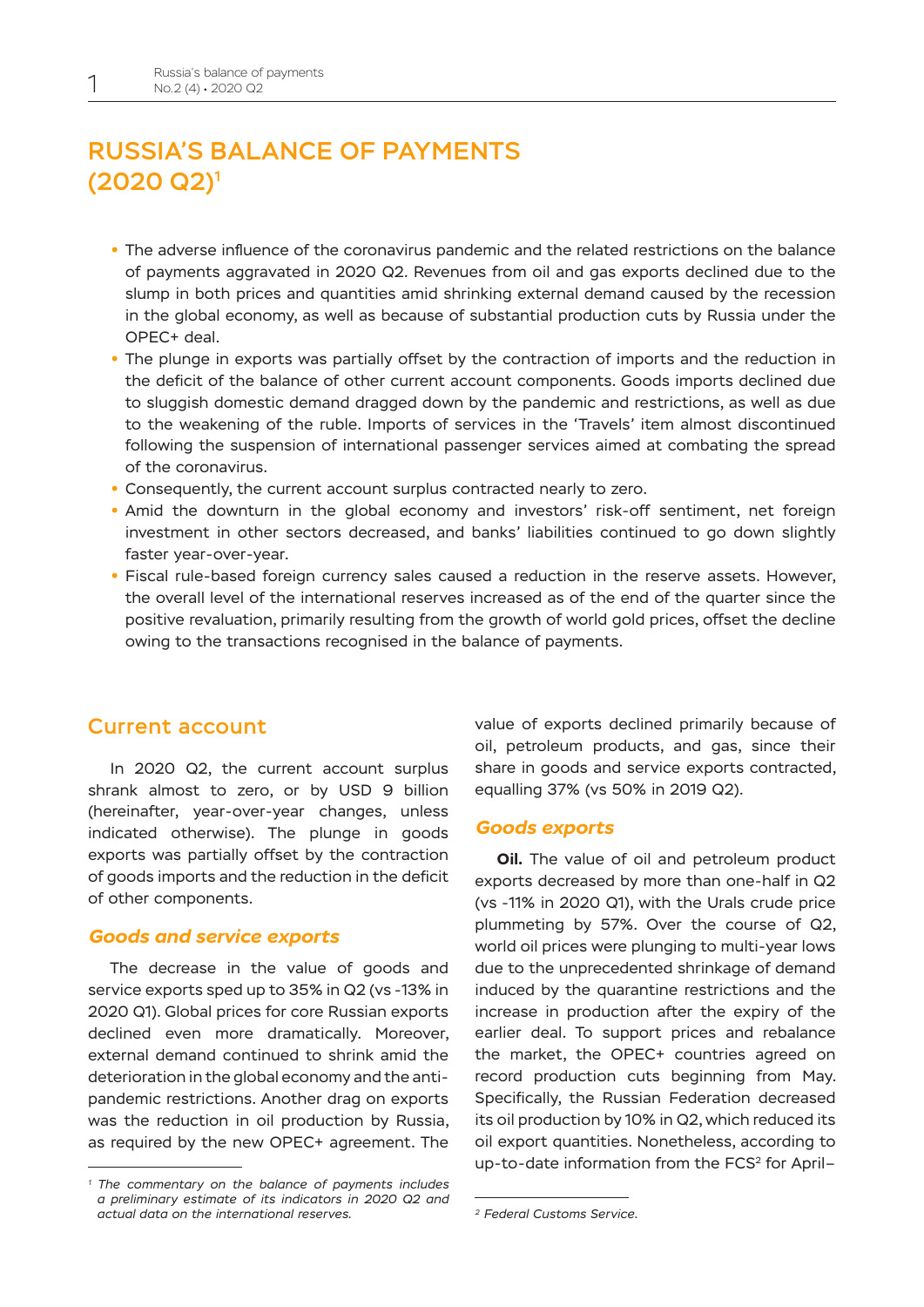May, oil and petroleum product exports altered less significantly compared to production. This was associated with the decline in domestic energy consumption over the lockdown period and the low base of exports in 2019 Q2 due to the contamination of the Druzhba pipeline.

**Natural gas.** The slump in the value of natural gas exports sped up to more than 60% (vs -50% in 2020 Q1). Gas prices in Europe (which is the key market for Russia) continued to decline, dropping to over 40-year lows. After the warm winter, Europe had record large inventories, and this situation aggravated even more due to the shrinkage of demand caused by the coronavirus and related restrictions. According to the FCS, the quantities of exports of natural gas in the gaseous state from Russia contracted by 29% in April–May, mostly because of supplies to Germany and Turkey. As regards Turkey, this decline was caused by both reduced domestic consumption in that country and the switch in Turkey's imports from pipeline gas to LNG.

**Non-oil and gas exports.** The value of nonoil and gas exports contracted by 8% in Q2 (vs -5% in 2020 Q1). The recession in the global economy entailed a reduction in both the export value and quantities of coal, copper, nickel, aluminium, and a number of ferrous metals and timber products. Conversely, both the value and quantities of gold exports continued to increase owing to the growth of the world gold price by more than 30% as a result of steadily high demand for this protective asset amid the pandemic.

#### *Service exports*

Service exports plunged by 51% (vs -3% in 2020 Q1). This reduction was mostly caused by a 64% slump in transport service exports amid shrinking goods supplies and the suspension of inbound tourist traffic. Exports of services in the 'Travels' item almost discontinued since in March Russia had imposed an entry ban for foreigners, including tourists.

#### *Goods and service imports*

Goods and service imports contracted by 27% in 2020 Q2 (vs +1% in 2020 Q1). Among other factors, this reduction was caused by the

decline in imports of services in the 'Travels' item, which almost discontinued following the suspension of international passenger services.

#### *Goods imports*

The value of goods imports decreased by 14% in 2020 Q2 (vs +1% in 2020 Q1) due to sluggish domestic demand dragged down by the pandemic and restrictions, as well as due to the weakening of the ruble. Moreover, the decline in imports reached its lowest point in April (-20%) against the background of the production suspension and people's self-isolation for the period of non-work days. Imports of a range of investment goods considerably decreased. The closure of non-food stores entailed a reduction in both retail sales and the quantities of imported consumer goods. Thus, following the closure of car showrooms, car sales in Russia plummeted by over 70% in April, and car imports – more than twice. According to the FCS, the reduction in the value of imports slowed down to 13% in May owing to the easing of the restrictions and the decelerating decline in economic activity.

#### *Service imports*

The value of service imports decreased by 60% in 2020 Q2 (vs +2% in 2020 Q1). Imports of services in the 'Travels' item contracted to USD 0.4 billion due to the international flight restrictions introduced by the Russian Federation and travel restrictions in foreign countries (closure of borders, mandatory quarantine upon arrival, and others). Furthermore, transport service imports also collapsed (by 66%). When Russia starts to lift its restrictions, the recovery of tourism and transport service imports will still be hindered by the restrictions effective in host countries.

# Financial account

### *General government3 and the central bank*

In 2020 Q2, the general government and the central bank played a neutral role in the

*<sup>3</sup> Including the federal government and the local government.*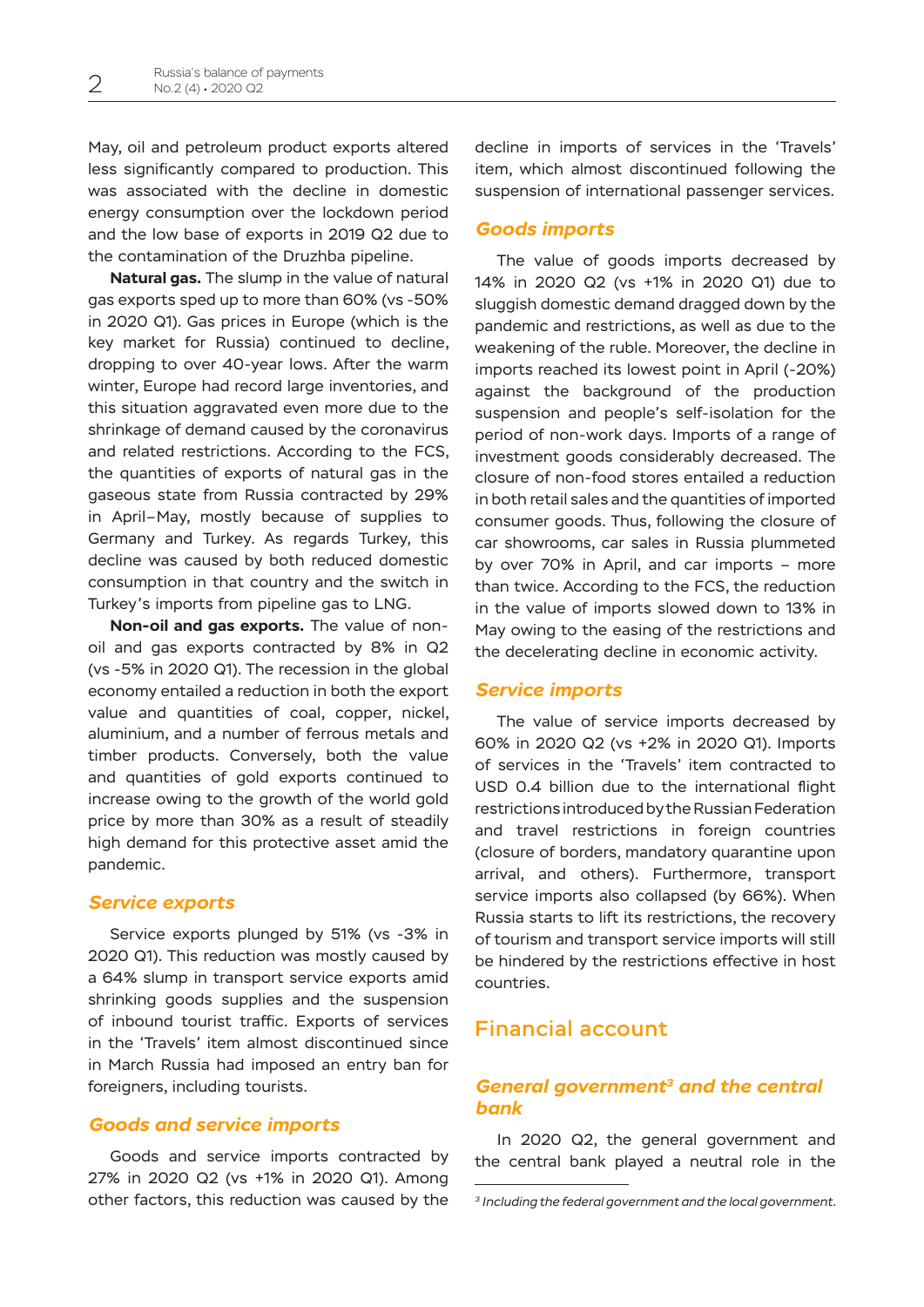formation of cross-border financial flows. Nonresidents' net purchases of government bonds in the secondary market decreased to USD 2 billion (vs USD 11 billion in 2019 Q2) due to global investors' lowering risk appetite amid the pandemic.

## *Financial transactions of private sector*

In Q2, net lending by the private sector to the rest of the world approximated USD 12 billion (2019 Q2: borrowing in the amount of USD 1 billion). This resulted from the net repayment of external debt in contrast to borrowing the year before, as well as the increase in foreign asset purchases.

Amid the recession in the global economy and investors' risk-off sentiment, the growth of foreign investment in other sectors slowed down. Nonetheless, net investment inflows remained, including owing to borrowing through debt instruments from related foreign entities.

The structure of investment abroad by other sectors also changed. In 2019 Q2, assets expanded primarily as a result of direct investment, while in 2020 Q2, in addition to direct investment, another important contributor was the expansion of assets in the form of portfolio investment in both debt and equity instruments.

Changes in banks' liabilities were driven predominantly by exogenous factors associated with the increased volatility of the ruble exchange rate. However, in contrast to last year's trends, banks' assets shrank by USD 1 billion (vs +USD 7 billion in 2019 Q2).

#### *International reserves*

As a result of transactions recognised in the balance of payments, the reserve assets contracted by USD 13 billion (vs +USD 17 billion in 2019 Q2). This was largely caused by fiscal rule-based foreign currency sales, including due to the purchase of Sberbank's equity by the Government using the National Wealth Fund's resources. Another contributor was operations involving the redemption of foreign currencydenominated sovereign debt instruments and the management of the reserve assets.

Concurrently, the international reserves increased by USD 5 billion over 2020 Q2, to total USD 569 billion, since the positive revaluation, primarily owing to the growth of world gold prices, exceeded the reduction caused by these operations.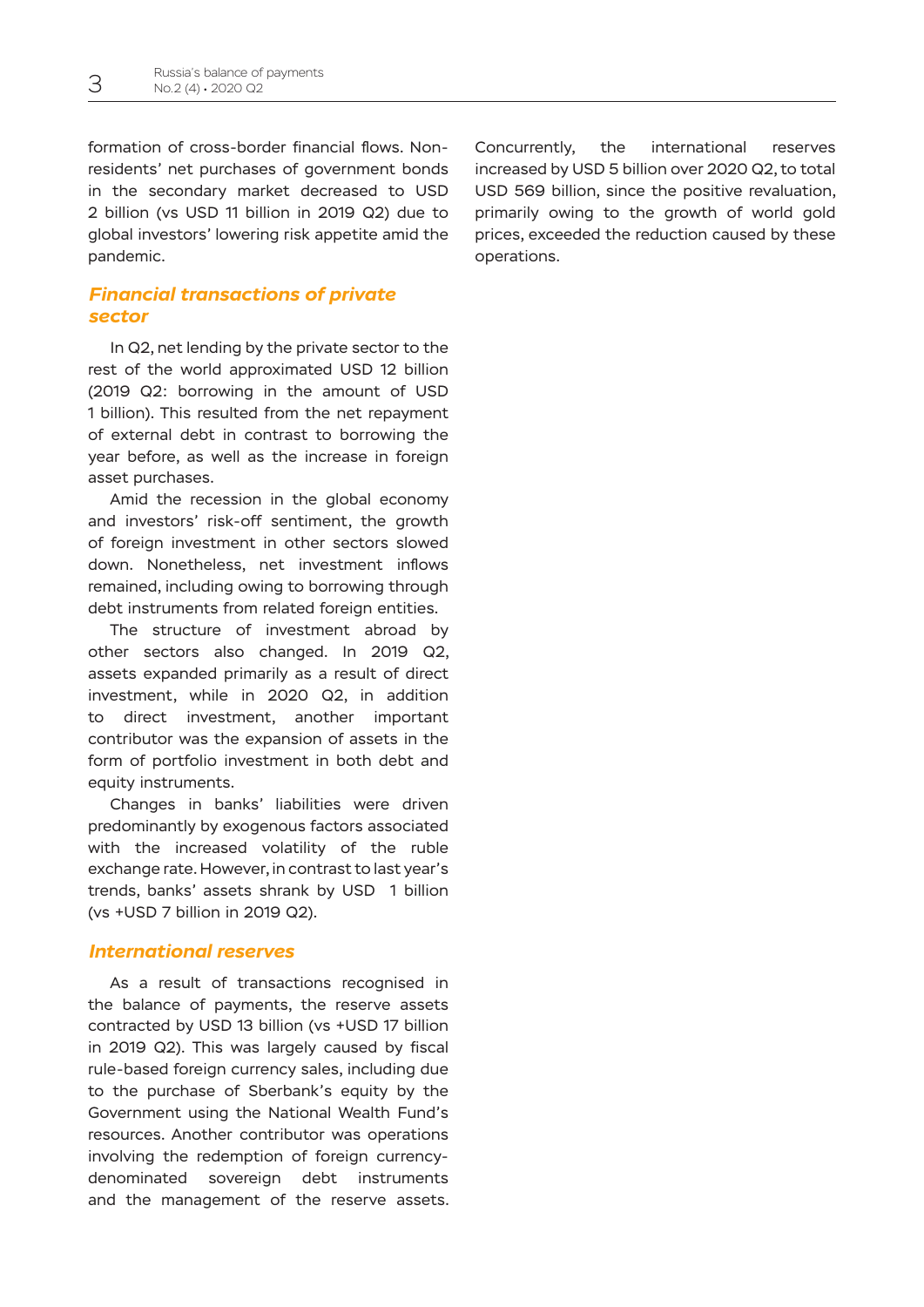#### RUSSIA'S BALANCE OF PAYMENTS

(BILLIONS OF US DOLLARS)\*

|                                                                                                | 2018           |                |         |         | 2019           |         |                |         | 2020           |         |
|------------------------------------------------------------------------------------------------|----------------|----------------|---------|---------|----------------|---------|----------------|---------|----------------|---------|
|                                                                                                | Q <sub>1</sub> | Q <sub>2</sub> | Q3      | 04      | Q <sub>1</sub> | Q2      | Q <sub>3</sub> | Q4      | Q <sub>1</sub> | Q2**    |
| <b>Current account</b>                                                                         | 30.2           | 18.4           | 28.1    | 39.0    | 33.5           | 9.9     | 10.7           | 11.2    | 21.7           | 0.6     |
| Trade balance                                                                                  | 44.0           | 45.5           | 47.8    | 57.7    | 47.0           | 39.4    | 37.9           | 41.0    | 31.9           | 14.3    |
| Exports                                                                                        | 101.6          | 108.9          | 110.6   | 122.9   | 102.6          | 101.4   | 103.3          | 112.5   | 88.1           | 67.9    |
| <i>Imports</i>                                                                                 | 57.5           | 63.4           | 62.7    | 65.2    | 55.7           | 62.0    | 65.4           | 71.6    | 56.2           | 53.6    |
| Services balance                                                                               | $-6.6$         | $-7.7$         | $-8.8$  | $-6.9$  | $-6.0$         | $-9.0$  | $-11.5$        | $-9.7$  | $-6.7$         | $-2.1$  |
| Exports                                                                                        | 13.9           | 16.6           | 17.4    | 16.7    | 13.8           | 15.8    | 17.0           | 16.2    | 13.4           | 7.7     |
| <i>Imports</i>                                                                                 | 20.6           | 24.4           | 26.1    | 23.6    | 19.8           | 24.7    | 28.5           | 26.0    | 20.1           | 9.8     |
| Primary and secondary income balance                                                           | $-7.2$         | $-19.3$        | $-11.0$ | $-11.8$ | $-7.5$         | $-20.5$ | $-15.7$        | $-20.0$ | $-3.5$         | $-11.6$ |
| Financial account, excluding reserve assets                                                    | 12.7           | 9.8            | 24.9    | 31.0    | 12.3           | $-5.2$  | $-7.2$         | $-3.8$  | 16.5           | 12.7    |
| Balance of financial assets and liabilities of general government<br>and central bank          | $-6.6$         | 11.1           | 2.9     | 1.3     | $-9.3$         | $-6.2$  | $-3.6$         | $-3.8$  | 0.4            | 1.2     |
| Balance of financial assets and liabilities of private sector                                  | 19.3           | $-1.3$         | 22.0    | 29.8    | 21.6           | 1.0     | $-3.6$         | 0.0     | 16.1           | 11.4    |
| <b>Bank liabilities</b>                                                                        | $-2.5$         | $-9.6$         | $-3.8$  | $-9.2$  | $-3.2$         | $-6.7$  | $-7.9$         | $-2.1$  | $-7.0$         | $-8.7$  |
| Liabilities of other sectors                                                                   | 1.0            | 4.0            | $-8.4$  | $-0.8$  | 5.7            | 13.0    | 5.5            | 1.0     | $-3.6$         | 7.7     |
| <b>Bank assets</b>                                                                             | 0.3            | $-5.7$         | 8.6     | 4.5     | 9.2            | 6.6     | $-5.8$         | $-12.0$ | 2.5            | $-1.4$  |
| Assets of other sectors                                                                        | 17.5           | $-1.2$         | 1.2     | 15.3    | 14.9           | 0.8     | $-0.2$         | 10.9    | 3.0            | 11.8    |
| Net errors and omissions                                                                       | 2.1            | 2.9            | 1.8     | $-4.7$  | $-2.6$         | 1.7     | $-1.9$         | 0.8     | $-0.2$         | $-0.6$  |
| <b>Change in reserve assets</b>                                                                | 19.3           | 11.3           | 5.0     | 2.6     | 18.6           | 16.6    | 15.9           | 15.4    | 5.0            | $-12.9$ |
| For reference: financial transactions of private sector<br>(net lending (+)/net borrowing (-)) | 16.4           | $-4.3$         | 19.5    | 33.9    | 24.0           | $-0.7$  | $-1.9$         | 1.2     | 16.8           | 12.1    |
| For reference: foreign direct investments                                                      |                |                |         |         |                |         |                |         |                |         |
| Total, to other countries                                                                      | 13.4           | 4.9            | 1.3     | 11.9    | 9.7            | 4.7     | 2.1            | 5.5     | 2.4            |         |
| Total, to Russia                                                                               | 7.8            | 2.4            | $-2.9$  | 1.5     | 10.9           | 6.0     | 8.9            | 6.1     | $-1.6$         |         |
| Other sectors, change in assets                                                                | 12.6           | 4.6            | 1.0     | 11.5    | 9.0            | 4.4     | 4.8            | 4.4     | 2.1            | 4.3     |
| Other sectors, change in liabilities                                                           | 6.3            | 2.0            | $-4.0$  | 1.5     | 10.3           | 5.1     | 8.8            | 4.7     | $-1.7$         | 6.0     |

\* In financial account, surplus denotes net lending and deficit denotes net borrowing. In assets and liabilities, '+' denotes growth, '-' denotes decline.

\*\* Estimate of balance of payments indicators and actual data on international reserves.

#### Table 1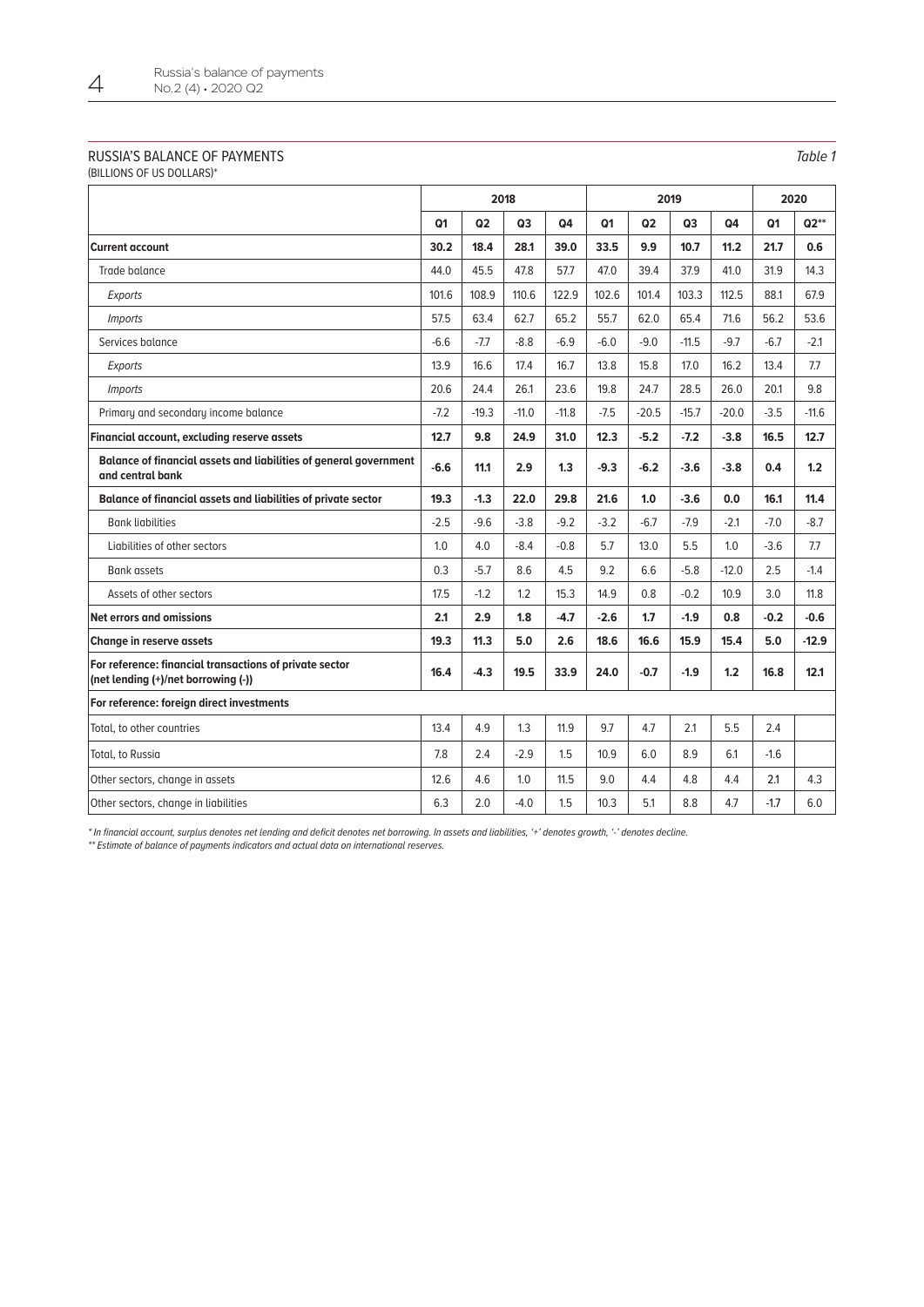#### EXPORTS AND OIL PRICE Chart 1







Chart 4

Chart 6





#### CURRENT ACCOUNT CHart 3

Chart 5





40











Source: Bank of Russia.





Source: Bank of Russia.





\* '+' denotes net lending and '-' denotes net borrowing. Source: Bank of Russia.